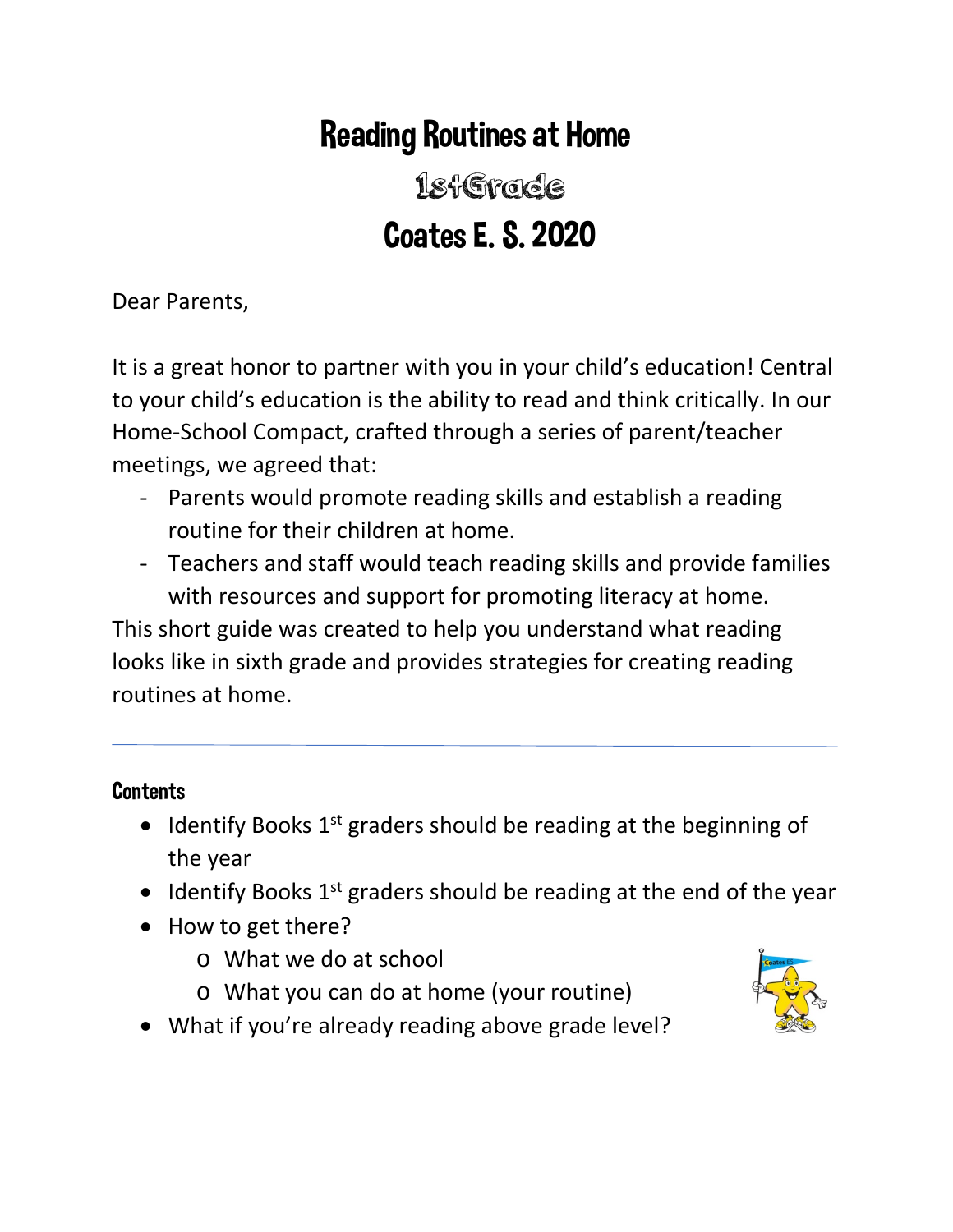At the **beginning of 1<sup>st</sup> grade**, your child should be reading a level 4book. Here is an example of DRA 4 from *Reading A–Z.*

Many sight words are repeated.



Mouse runs to tell Wise Old Owl. "The sky is falling," says Mouse. "No, it is not," says Wise Old Owl.

Pictures support the words.

The story has a predicable storyline.

Students may read slowly. They should be able to retell all events of the story in order with minimal

Find more books at this level at [https://www.goodreads.com/list/show/97412.Guided\\_Reading\\_Level\\_D](https://www.goodreads.com/list/show/97412.Guided_Reading_Level_D)

#### What if my child starts the year below this level?

First, do not stress or make your child feel bad if they are not reading on grade level. This often leads to a child shutting down and avoiding reading. So what can you do?

#### At Home:

- Encourage a love of reading by finding books your child can enjoy on his or her own and that you can enjoy together.
- Immerse your child in literacy by reading to them and with them, and by listening to them read. Remember, even if they aren't reading on grade level **yet,** they will eventually be able to, and may even surpass it, by discovering the joy of books and by practicing a little bit every day in a quiet environment.
- Remember, your teacher will be working with your child to address the necessary skills to improve his/her reading level as well.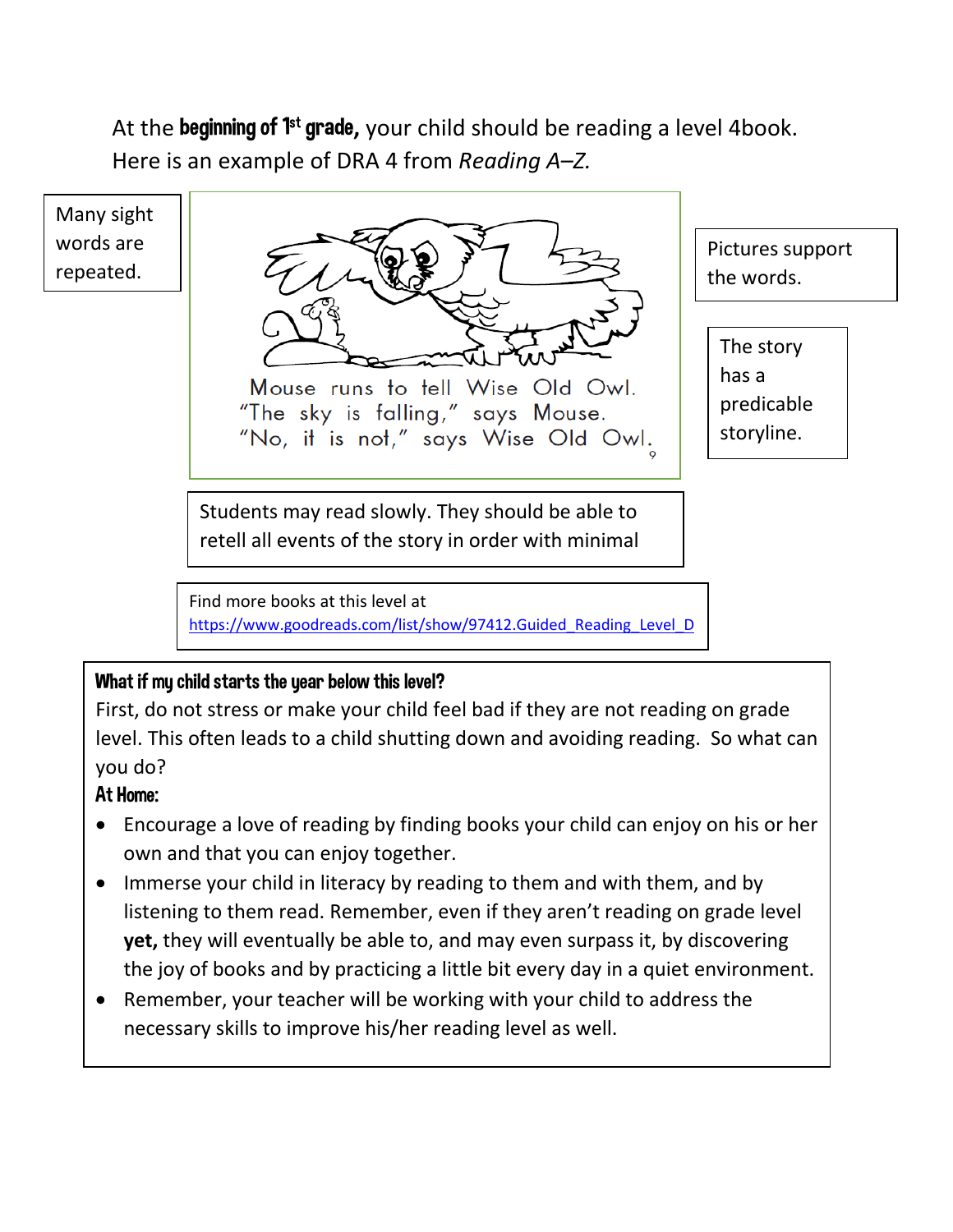At the end of  $1<sup>st</sup>$  grade, your child should be reading a level 16/I book. Here is an example of DRA 16 from *Reading A–Z.*.